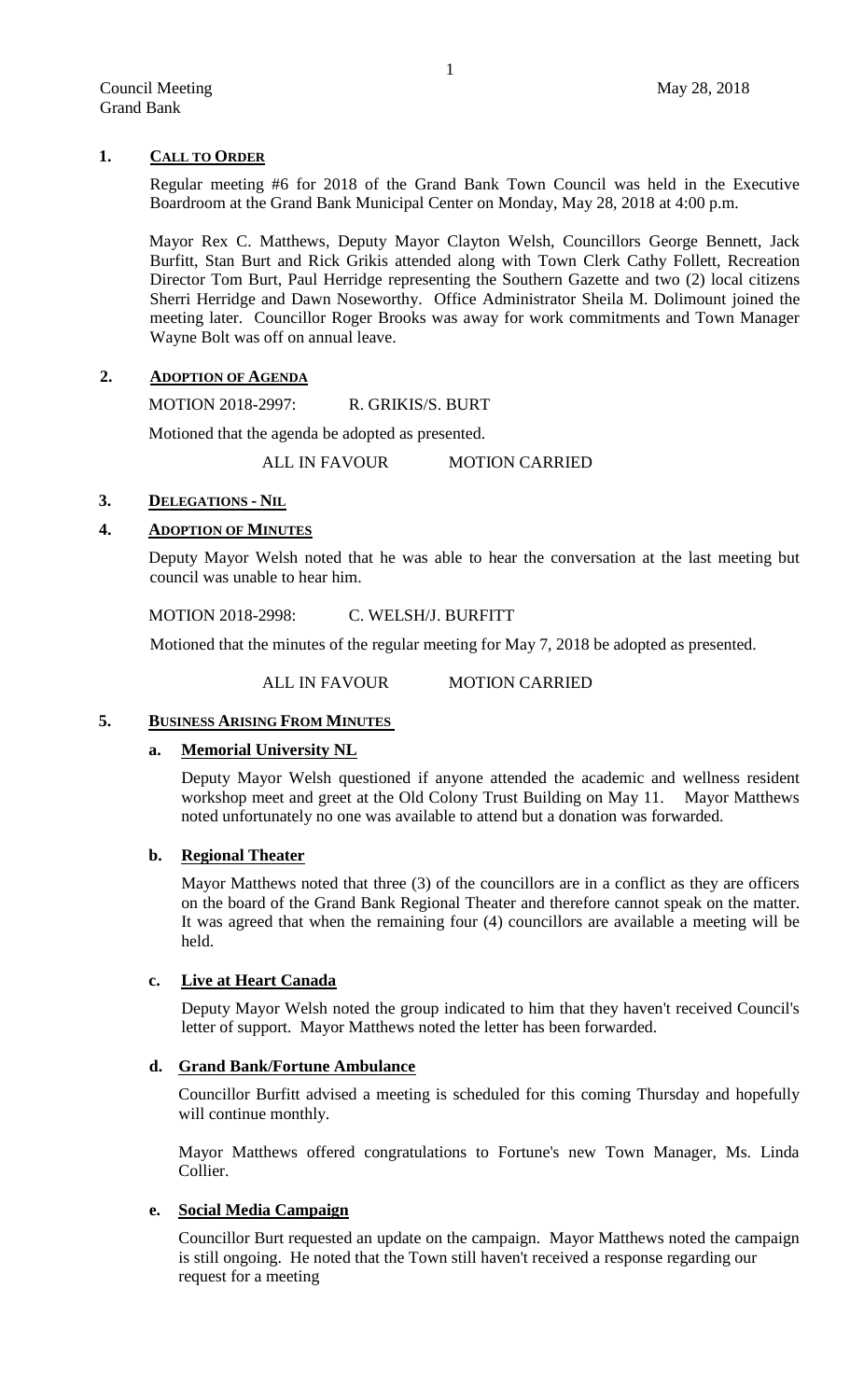# **f. Healthy Communities Partnership Fund**

Deputy Mayor Welsh encouraged Recreation Director Burton to review the details for submission as well to forward the information to the 50+ Club and Community Youth Network.

# **g. Legendary Coast**

Councillor Burfitt noted that he along with the Deputy Mayor Welsh, Councillors Bennett and Burt attended several sessions this past week. All were very informative. All councillors recognized the great work that is being done around the Peninsula and noted that the Town of Grand Bank has to enhance its plan to entice tourist to come and visit.

# **h. Wharf**

Councillor Grikis requested an update on the wharf. Mayor Matthews noted that work is continuing and more concrete was poured today.

# **6. INCOMING CORRESPONDENCE FOR ACTION**

# **a. Burin Peninsula Chamber of Commerce**

Received an invitation to a "Get Connected" session on June 7, 2018 at the Marystown Hotel and Convention Centre. This session provides participants an opportunity to participate in information sessions from local businesses about upcoming opportunities on the Burin Peninsula. Mayor Matthews noted he will be speaking and Deputy Mayor Welsh will attend.

# **b. Gary Patten**

Received an email from Gary Patten advising his father was born in Grand Bank in 1921. He joined the Grand Bank Mason's on May 8, 1943 and has been a Mason ever since and just celebrated 75 years as a proud Mason. He has received a letter from Senator David Wells of Newfoundland and video from MP Churance Rogers, as well as a letter from the Prime Minister and the Veterans Affairs Minister. Mayor Matthews noted that the Town forwarded a certificate and letter of congratulations.

# **c. Cancer Relay for Life**

Received a letter from the Burin Peninsula Relay for Life inviting Mayor Matthews to the opening ceremony of the  $14<sup>th</sup>$  Annual Relay for Life at 1:00 p.m., Saturday, June  $23<sup>rd</sup>$  at the Marystown Track and Field. Councillor Burt indicated he plans to attend.

# **d. Department of Tourism, Culture, Industry and Innovation**

Received a letter advising May 31, 2018 is the deadline to update Tourism Operator Profiles. Recreation Director Burton noted he has submitted information on behalf of the Town.

# **e. Department of Municipal Affairs & Environment (Fire Services Division)**

- Received a letter advising that Fire and Emergency Services approves Councils request to extend the use of the Grand Bank Theatre for the 2018 season based on certain conditions.
- Received a letter advising a fire and life safety inspection on the Seaking Building was completed. An assessment of the building from a structural engineer is required before approval is granted.

# **7. INCOMING CORRESPONDENCE FOR INFORMATION**

# **a. Department of Municipal Affairs & Environment (MAE)**

- \* Received an email regarding the stakeholder consultations on the Municipal Legislative Review.
- \* Received approval to call tenders for the garage extension.
- \* Received a circular to address issues related to cannabis production.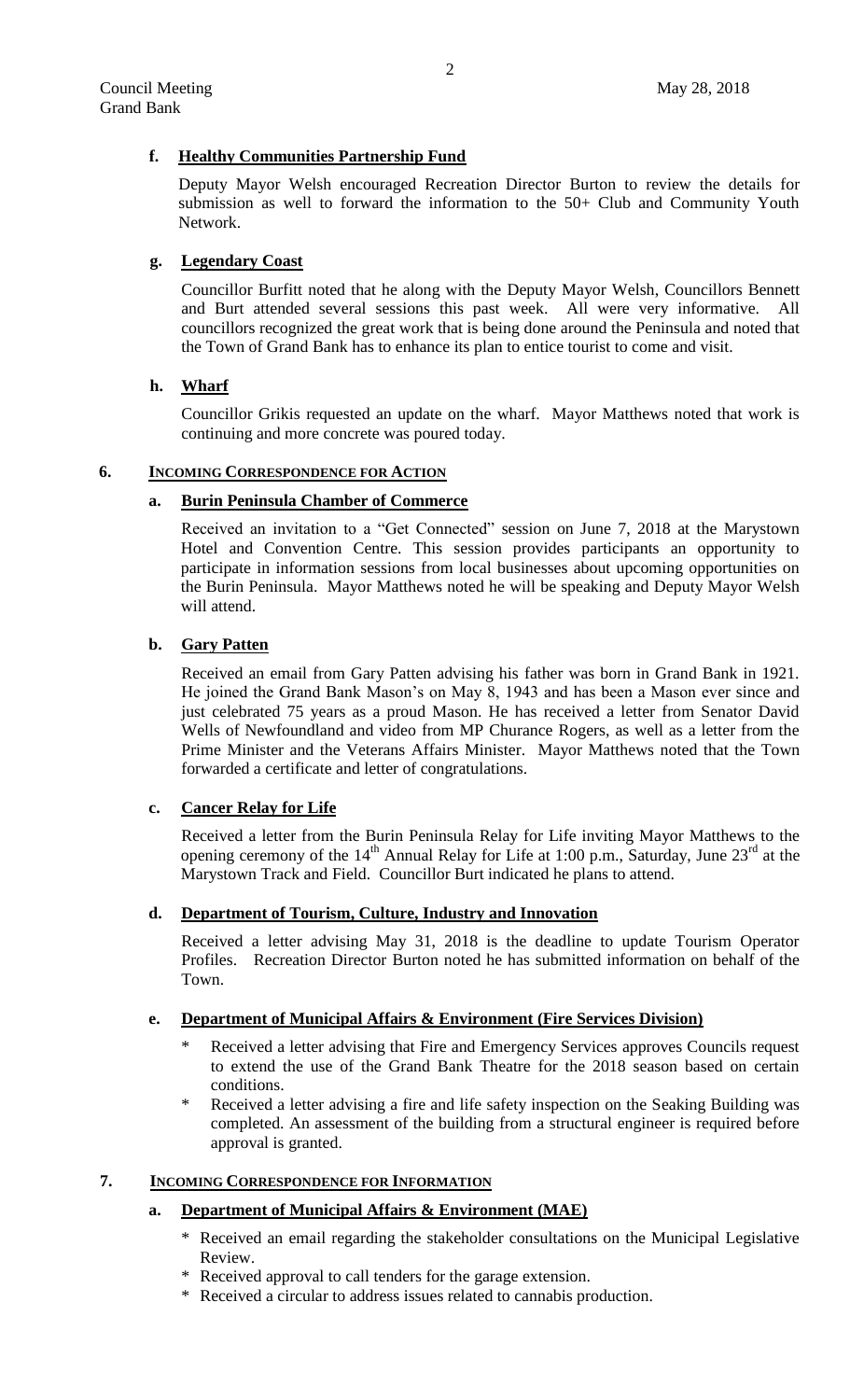# **b. Atlantic Canada Opportunities Agency**

Received letter of approval for request for payment, which represents payment number 3 under the Canada 150 Community Infrastructure Program.

#### **c. Gary Evans**

Received an email regarding the downtown redevelopment project and had some added suggestions.

#### **8. COMMITTEE REPORTS**

#### **a. Finance Committee**

Councillor Burt, Committee Chairperson, presented a written report of a meeting the Committee held on May 23, 2018.

MOTION 2018-2999: S. BURT/R. GRIKIS

Motioned that the Finance Committee report of May 23, 2018 be accepted as presented.

ALL IN FAVOUR MOTION CARRIED

#### **b. Development Committee**

Deputy Mayor Welsh, Committee Chairperson, presented a written report of a meeting the Committee held on May 23, 2018.

MOTION 2018-3000: C. WELSH/J. BURFITT

Motioned that the Development Committee report of May 23 2018 be accepted as presented.

ALL IN FAVOUR MOTION CARRIED

MOTION 2018-3001: C. WELSH/R. GRIKIS

Motioned that the proposed development of a large inflatable shelter in the former Centennial Park be advertised in accordance with the Town of Grand Bank Development Regulations, at the property owner's expense.

ALL IN FAVOUR MOTION CARRIED

MOTION 2018-3002: C. WELSH/G. BENNETT

Motioned that approval be given to erect a 2m x 3.5m sign which would be 10m from the side of the curb as well as 10m from the neighboring property boundary in accordance with the drawing submitted.

ALL IN FAVOUR MOTION CARRIED

#### **9. OLD BUSINESS**

#### **a. Old Road**

Mayor Matthews noted that Bennett`s Construction will be cleaning up the area this week. Mayor Matthews noted that he spoke to the Town's engineer with respect to the road and it was agreed that some core samples would be taken and analyzed. In his opinion, the paving is not up to standard and is not acceptable.

# **b. Municipal Garage - Tender Call**

Mayor Matthews advised the tenders have been extended to May 30 and construction should commence by the middle of June.

# **c. Swimming Pool Update**

Mayor Matthews noted a lot of good work has been completed on the Pool and everything is working good. Recreation Director Burton noted the water temperature in the pool is almost where is should be and possible the chemical reading will be done next Monday and then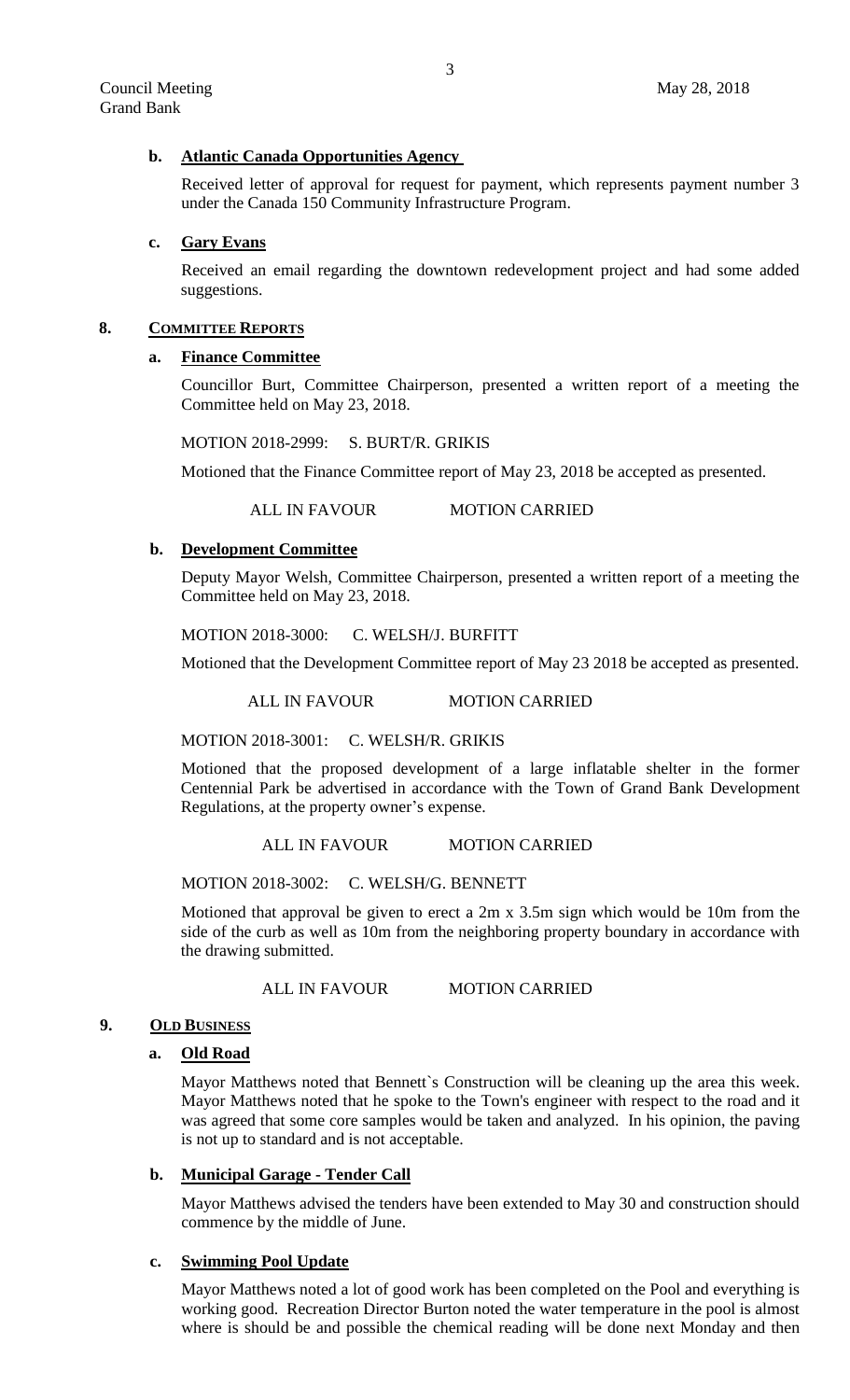hopefully ready to go. It was agreed that an open house would be organized one afternoon before it opens.

At this time, Office Administrator Dolimount entered the meeting.

#### **10. NEW BUSINESS**

#### **a. Bulk Item Policy - Review**

Mayor Matthews suggested the Finance Committee review the current policy with regards to the fine and the duration to pay. Council agreed the Finance Committee would review the policy.

#### **b. Protocol for Water Shut Offs**

Mayor Matthews noted that recent events, even thought council wasn't 100% in the wrong, prompted the review of the Town's protocol for water shut offs. It is recommends that the protocol be formulated into a policy.

At this time, Gary Evans entered the meeting.

#### MOTION 2018-3003: C. WELSH/R. GRIKIS

Motioned that the Town of Grand Bank adopt the following Water Shut Off Protocol Policy: Management Staff:

The following protocol will apply to Management Staff when the matter of water and sewer arrears is discussed with respect to shutting off the water to delinquent taxpayers.

- 1. A list of properties that are three (3) months or more in arrears on water and sewer taxes will be compiled by the Administrator/Secretary.
- 2. Once the listing has been compiled, the Administrator/Secretary will review the listing again to determine the accuracy of the properties listed in arrears.
- 3. Following the compiling and review of the listing by the Administrator/Secretary, the Town Clerk will then independently review the proper documentation with respect to taxes, and compile her own listing of delinquent accounts with respect to water and sewer arrears.
- 4. The Town Clerk and Administrator/Secretary will then meet to review and compare both listings to determine the accuracy of their reviews. If there is a difference, the account(s) in question will be re-visited to ensure the report is accurate in accordance with Council policy on water shut-off, i.e. three months or more in arrears.
- 5. The Town Clerk will then meet with the Town Manager for one final review of the listing before signing off on the final report. The Administrator/Secretary, Town Clerk and Town Manager must sign off on the listing before it is provided to the Outside Staff for action.
- 6. In their review of properties in arrears, the Management Team will pay particular attention to properties that have a mortgage, any medical issue or financial issue that might be impacting the property owner that they are aware of, any family issue(s) that might be causing the taxpayer stress, such as loss of job, etc..
- 7. If, in the opinion of the Management Team, they feel some property owner should be exempt from water shut-off at this time for any of the reasons listed above, or any other justifiable reason, they will have the authority to omit the taxpayer at this particular time. They can then review at any future shut-off dates.
- 8. -If a property owner is exempt, the Management Team will make this known to the Finance Committee with a brief description without revealing the name(s) of the property owner(s).

Outside Staff – Administrator/Secretary

The following protocol will apply when Outside Staff are requested to proceed with water shut-offs. When Outside Staff arrive at the designated property and before getting out of the truck the following process will occur.

- 1. Outside Staff will call the Town Hall and advise them they are at the listing number.
- 2. Outside Staff will ask the Administrator/Secretary at which property are they now located.
- 3. Administrator/Secretary and Outside Staff will both confirm they are at the correct property address.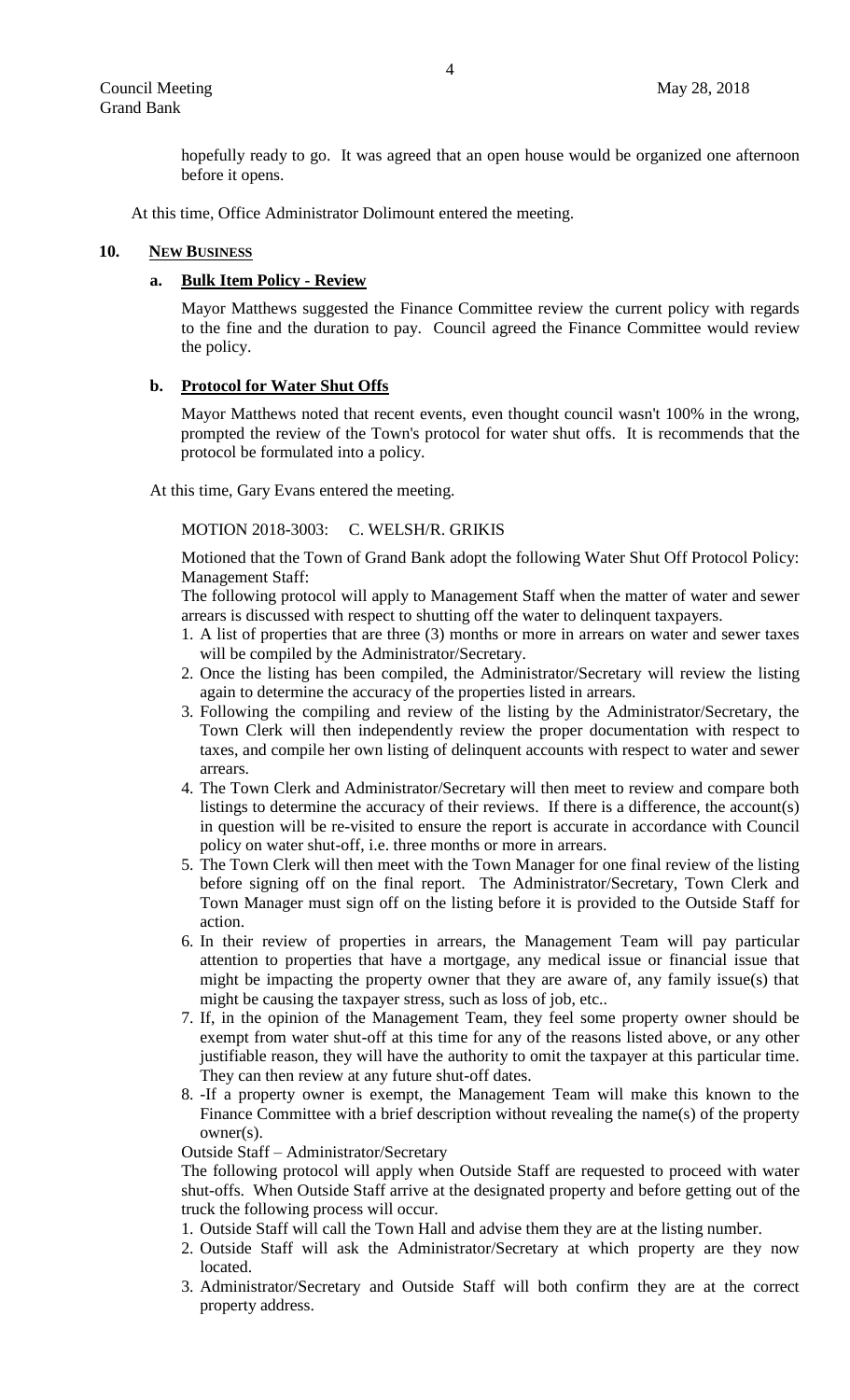- 4. Outside Staff will then inquire of the Administrator/Secretary if there has been any change of status in that account since the listing was given to outside staff.
- 5. The Administrator/Secretary will then check the account on the computer, not the listing, to verify whether or not there has been any change in the account.
- 6. The Administrator/Secretary will then advise the Outside Staff to proceed with the shutoff or the account is in good standing.
- 7. The Outside Staff will then advise the Administrator/Secretary if they have any further concerns with shutting off the water to this particular property.
- 8. If Outside Staff are still not comfortable with proceeding with a particular shut-off they will by-pass that designated property, and at the first opportunity and in a very timely manner discuss their concerns with Management. At the end of this discussion, and after a review of the concerns expressed by the Outside Staff, Management will make the final decision on whether to proceed with the shut-off or not.

#### ALL IN FAVOUR MOTION CARRIED

# **c. Street Upgrade - Gas Tax Funding**

Mayor Matthews advised Provincial Paving is in the process of completing approximately \$60,000 worth of paving around town. The next allotment of gas tax funding won't be available until 2019. Mayor Matthews further noted that at some point the town will have to consider paving entire streets as there are tremendous amounts of patching. It was noted that the current cost sharing ratio for paving is 50/50 which is not enough.

#### **d. Roll Out Garbage Containers**

Mayor Matthews advised that the town forwarded a notice recently advising residents that next year the Burin Peninsula Regional Service Board will be making the roll out bins mandatory. Council didn't make this decision and will not be enforcing it. It was noted that currently Council subsidizes the garbage collection fee by \$120 per year while most other communities around the Peninsula charge the full amount.

#### **e. Sign**

Mayor Matthews noted that the date has been sent for June 12 at 7:00 p.m. for the erection of the sign in honour of Justin Dodge. Recreation Director Burton noted the Recreation and Youth Committee will be meeting this week to plan the event.

#### 11. **COUNCILLORS FORUM**

#### **a. Municipal Center Roof**

Mayor Matthews advised the Town's solicitor is working with the insurance company regarding the Town's claim.

MOTION 2018-3004: C. WELSH/G. BENNETT

Motioned that Mayor Matthews, Councillor Burt, Town Manager Bolt and Town Clerk Follett work with the Town's Solicitor to settle the claim as quickly as possible.

ALL IN FAVOUR MOTION CARRIED

#### **b. Legendary Coasts**

Councillor Bennett note the Legendary Coasts sessions were very informative and he looks forward to the downtown redevelopment bringing to life to our community.

#### **c. Long Grass**

Deputy Mayor Welsh noted that he received a concern regarding long grass not being mowed. He noted the citizen indicated that a survey was done recently and it is the Town's property. It was agreed that a copy of the survey would be obtained.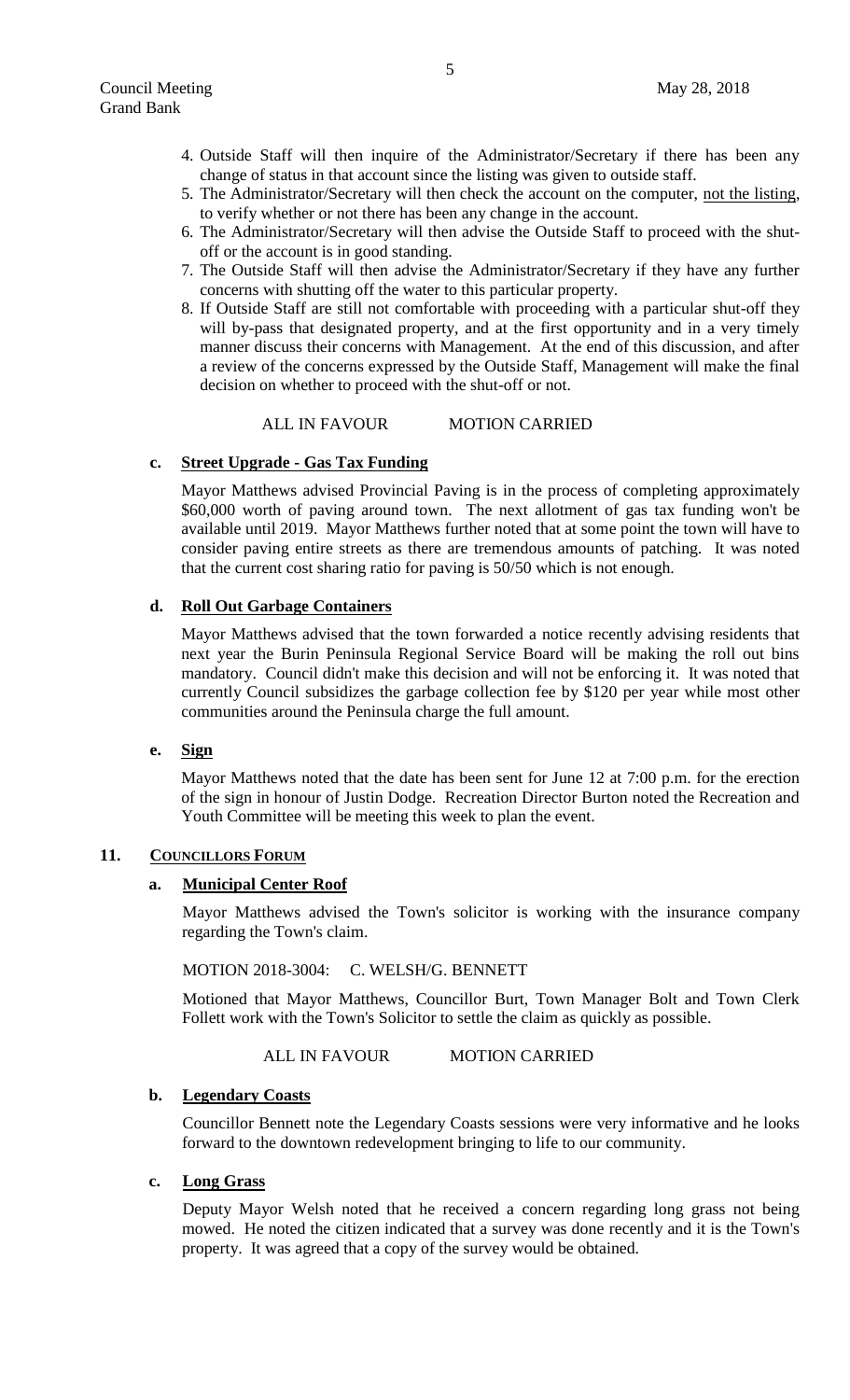# **d. Speed Bumps**

Deputy Mayor Welsh noted several concerns have been raised regarding speed bumps in the area of the community park. It was agreed that staff would obtain the cost for speed bumps and then the finance and development committee's would review.

#### **e. Coalition on Mental Health**

Deputy Mayor Welsh advised that the Coalition on Mental Health recently met in St. Lawrence and an action plan is being developed. Mayor Matthews thanked Deputy Mayor Welsh and Town Clerk Follett for their dedication to the Mental Health initiative.

# **f. Radio Thon**

Deputy Mayor Welsh advised that he attend the Kin and Friends Radio Thon this past weekend although he didn't get an opportunity to go on the air. It was noted that a lot of funds were raised for this great cause.

#### **g. Pick a Daffodil**

Deputy Mayor Welsh noted that he attend the annual event at Abbie's Garden this past weekend. Councillors Bennett and Burt were also in attendance.

# **h. Grand Bank/Fortune Highway**

Deputy Mayor Welsh inquired about the work being completed on the highway. Mayor Matthews advised that Town Manager Bolt has requested the drawings and the details of the work but they haven't been supplied to date.

# **i. Clean up of Properties**

Councillor Grikis noted now that the weather is getting warmer it will be great to see people and businesses getting out and cleaning up their properties.

# **j. Grand Bank Development Corporation**

Councillor Burfitt noted that the Corporation is trying to revitalize the business association which will hopefully help with tourism to our community.

# **k. Saint Pierre**

Councillor Burfitt noted that Saint Pierre is important to tourism for our community and region. He also noted that to his understanding someone from Saint Pierre recently purchased RONA.

# **l. Interview**

Deputy Mayor Welsh noted that Mr. Allan Stoodley did a great job in a recent interview with Dale Jarvis.

# **m. Bell Aliant**

Mayor Matthews noted that to his knowledge Bell Aliant is running a fiber optic cable from Fortune to Saint Pierre and the services aren't going to be available to Grand Bank or Fortune.

# **12. COMMUNICATIONS FROM TOWN OFFICIALS**

Recreation Director Burton advised funding has been received for two (2) maintenance workers however we haven't received notification regarding any JCP positions.

# **13. PRESENTATION**

Mayor Matthews presented Deputy Mayor Welsh with a 16 Year Certificate from the Department Municipal Affairs.